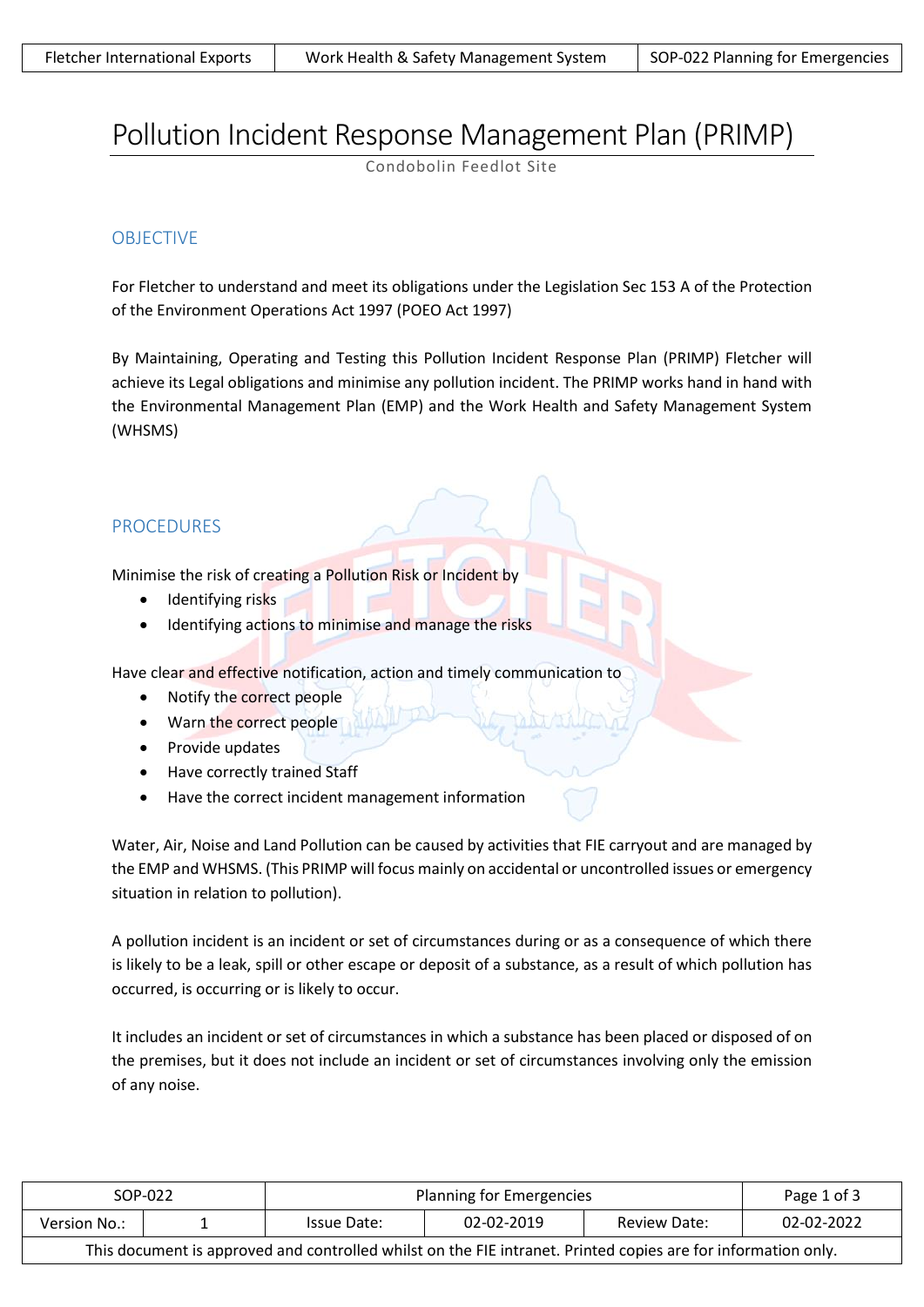## NOTIFICATION

A pollution incident is required to be reported to the EPA if there is a risk of 'material harm to the environment', which is defined in section 147 of the POEO Act 1997

- 1. Harm to the environment is material if
	- a) It involves actual or potential harm to the health or safety of human beings or to ecosystems that is not trivial, or
	- b) It results in actual or potential loss or property damage of an amount, or amounts in aggregate, exceeding \$10,000 and
- 2. Loss includes the reasonable costs and expenses that would be incurred in taking all reasonable and practicable measures to prevent, mitigate or make good harm to the environment.
- $\boxtimes$  Notify Management (internal contact list on page 3)
- $\boxtimes$  Management will ensure the EPA will is notified on the immediately via the



*Promptly without delay, but not ahead of doing what is necessary to make the situation safe.*

 $\boxtimes$  It is the responsibility of Management to contact external stakeholders utilising the external contact list on page 3

## INTERNAL REFERENCES

FIE Environmental Management Plan (OEMP)

- 4.10.2 Incident and Near Miss Reporting
- Form 3 Incident Report

| SOP-022                                                                                                       |  | Planning for Emergencies |            |              | Page 2 of 3 |
|---------------------------------------------------------------------------------------------------------------|--|--------------------------|------------|--------------|-------------|
| Version No.:                                                                                                  |  | Issue Date:              | 02-02-2019 | Review Date: | 02-02-2022  |
| This document is approved and controlled whilst on the FIE intranet. Printed copies are for information only. |  |                          |            |              |             |